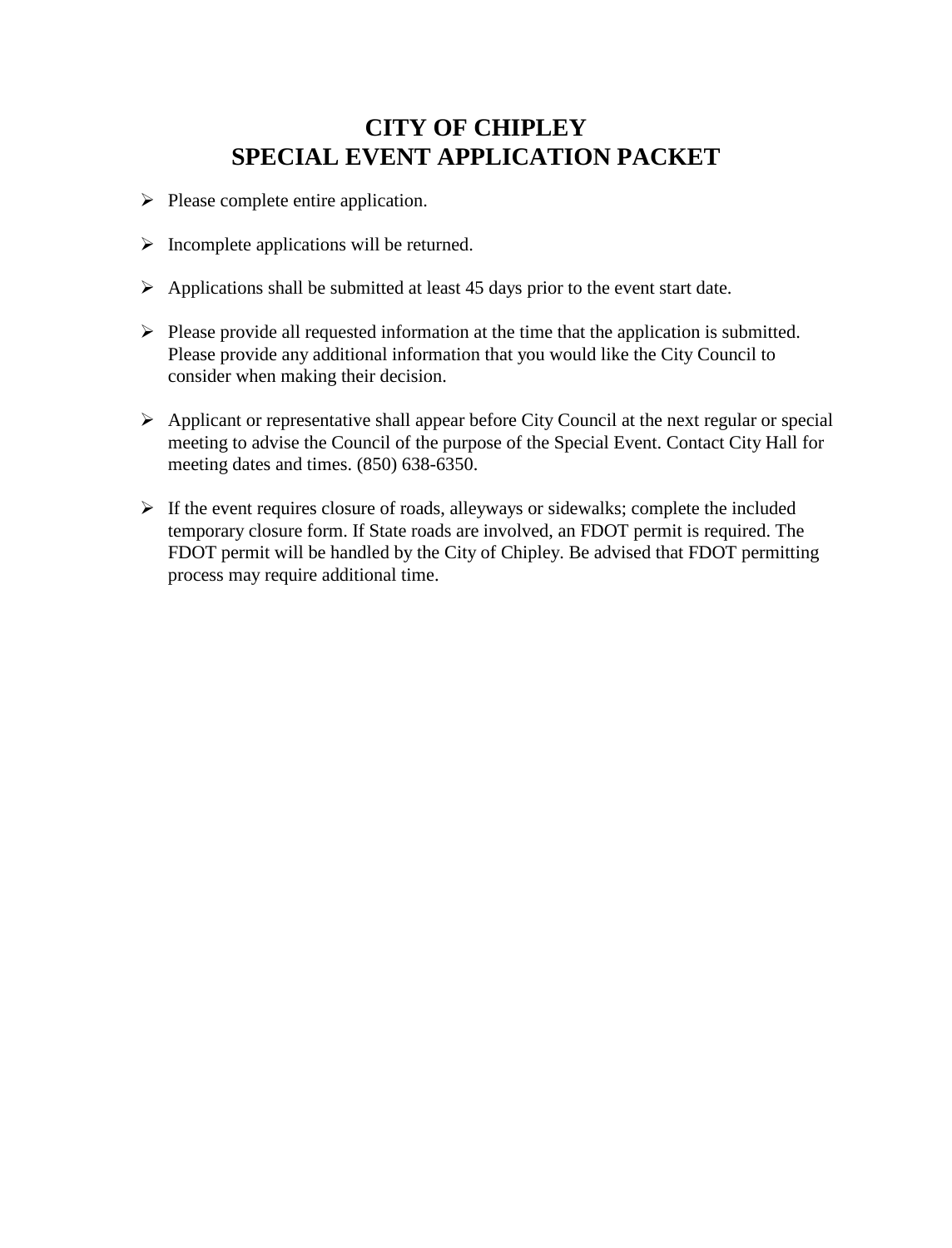

**City of Chipley** 

**CITY HALL** 1442 Jackson Avenue P.0. Box 1007 Chipley, Florida 32428 (850) 638-6350 Fax: (850) 638-6353



# **Special Event Application**

| Date(s) & Time(s) of Event: $\_\_$                                                                                             |                     |
|--------------------------------------------------------------------------------------------------------------------------------|---------------------|
|                                                                                                                                |                     |
|                                                                                                                                |                     |
| Will food and nonalcoholic beverages be sold? ___________________________________                                              |                     |
| Will fireworks be displayed? Yes/No If yes, provide name, license number and pyrotechnic<br>plan to be approved by Fire Chief. |                     |
|                                                                                                                                |                     |
| Are security and/or medical services provided?                                                                                 |                     |
|                                                                                                                                |                     |
| Approved { }Denied { }                                                                                                         | Date: $\frac{1}{2}$ |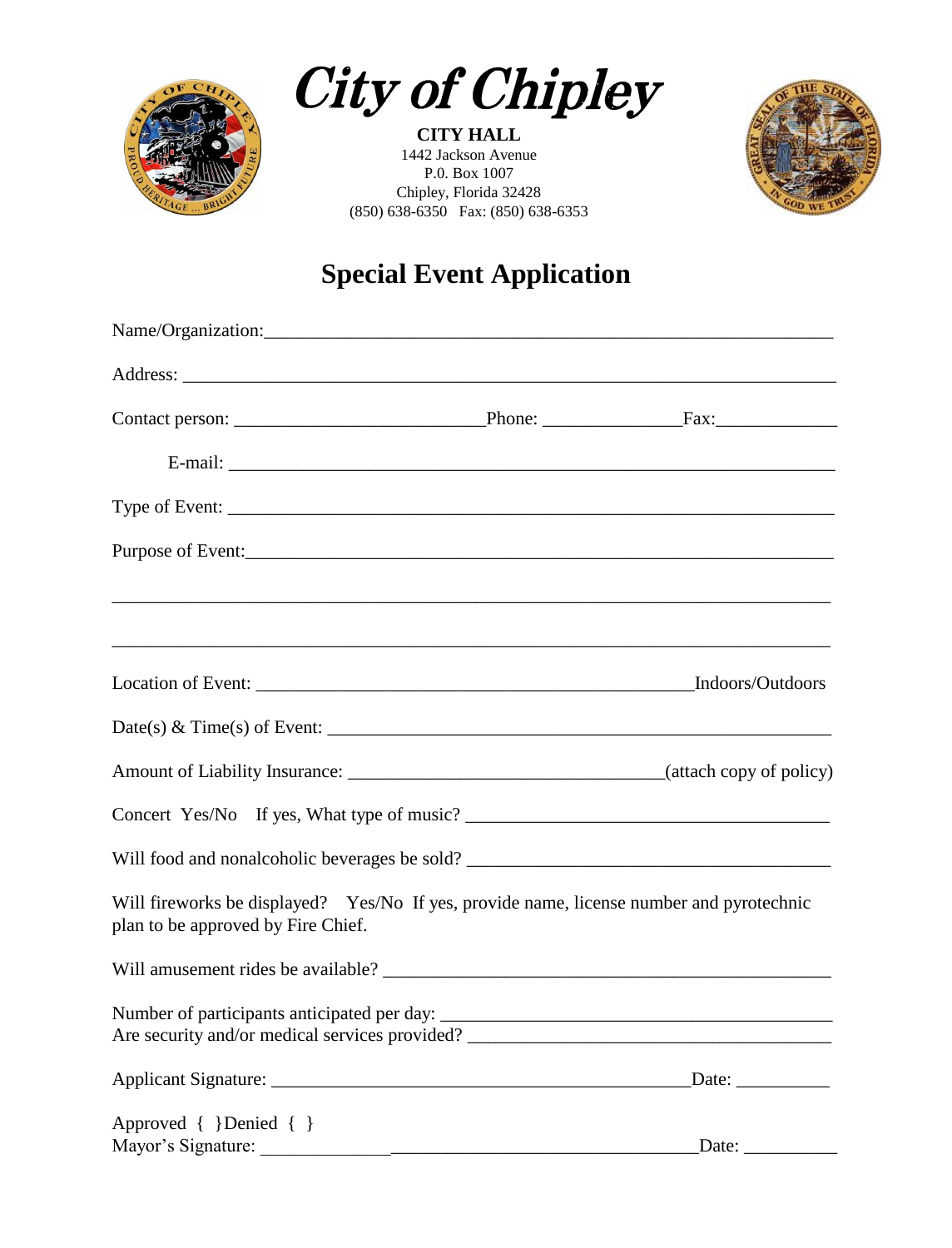#### **RELEASE AND HOLD HARMLESS AGREEMENT**

**FOR THE SOLE CONSIDERATION OF** the **City of Chipley** granting permission for the undersigned to conduct a  $\qquad \qquad \text{upon street(s) as provided for in}$ it's letter of request, the undersigned agrees to indemnify and hold harmless the City of Chipley, it's successors, agents and assigns and all other persons, firms or corporations, from any and all claims, demands, damages, actions, causes of actions or suits of any kind or nature whatsoever, and particularly on account of all injuries, both to person and property, which may result from the use of the street(s) as described above, and releases forever discharges the City of Chipley, for any such Claims.

Undersigned hereby declares that the terms of this agreement and lease have been completely read and are fully understood and voluntarily accepted.

|        | IN WITNESS WHEREOF, the undersigned has executed this release, this |  |
|--------|---------------------------------------------------------------------|--|
| day of |                                                                     |  |

\_\_\_\_\_\_\_\_\_\_\_\_\_\_\_\_\_\_\_\_\_\_\_\_\_\_\_\_\_\_\_\_\_\_\_\_\_\_ \_\_\_\_\_\_\_\_\_\_\_\_\_\_\_\_\_\_\_\_\_\_\_\_\_\_\_\_\_\_\_\_\_\_\_\_

\_\_\_\_\_\_\_\_\_\_\_\_\_\_\_\_\_\_\_\_\_\_\_\_\_\_\_\_\_\_\_\_\_\_\_\_\_\_ \_\_\_\_\_\_\_\_\_\_\_\_\_\_\_\_\_\_\_\_\_\_\_\_\_\_\_\_\_\_\_\_\_\_\_\_

\_\_\_\_\_\_\_\_\_\_\_\_\_\_\_\_\_\_\_\_\_\_\_\_\_\_\_\_\_\_\_\_\_\_\_\_\_\_ \_\_\_\_\_\_\_\_\_\_\_\_\_\_\_\_\_\_\_\_\_\_\_\_\_\_\_\_\_\_\_\_\_\_\_\_

#### **FIRM OR ORGANIZATION:**

Signature Print Name

Witness Witness

Print Name Print Name

#### **STATE OF FLORIDA COUNTY OF WASHINGTON**

The foregoing instrument was acknowledged before me by who is personally known to me or who produced \_\_\_\_\_\_\_\_\_\_\_\_\_\_\_\_\_\_\_\_\_\_\_\_\_\_\_\_\_\_\_\_\_\_\_\_ as identification, and who executed the foregoing instrument and acknowledge before me that he/she executed the same freely and voluntarily and for purposes expressed therein.

| Witness my hand and seal in the County and State last aforesaid this | _ day of |
|----------------------------------------------------------------------|----------|
| -ZU                                                                  |          |

\_\_\_\_\_\_\_\_\_\_\_\_\_\_\_\_\_\_\_\_\_\_\_\_\_\_\_\_\_\_\_\_\_\_\_\_\_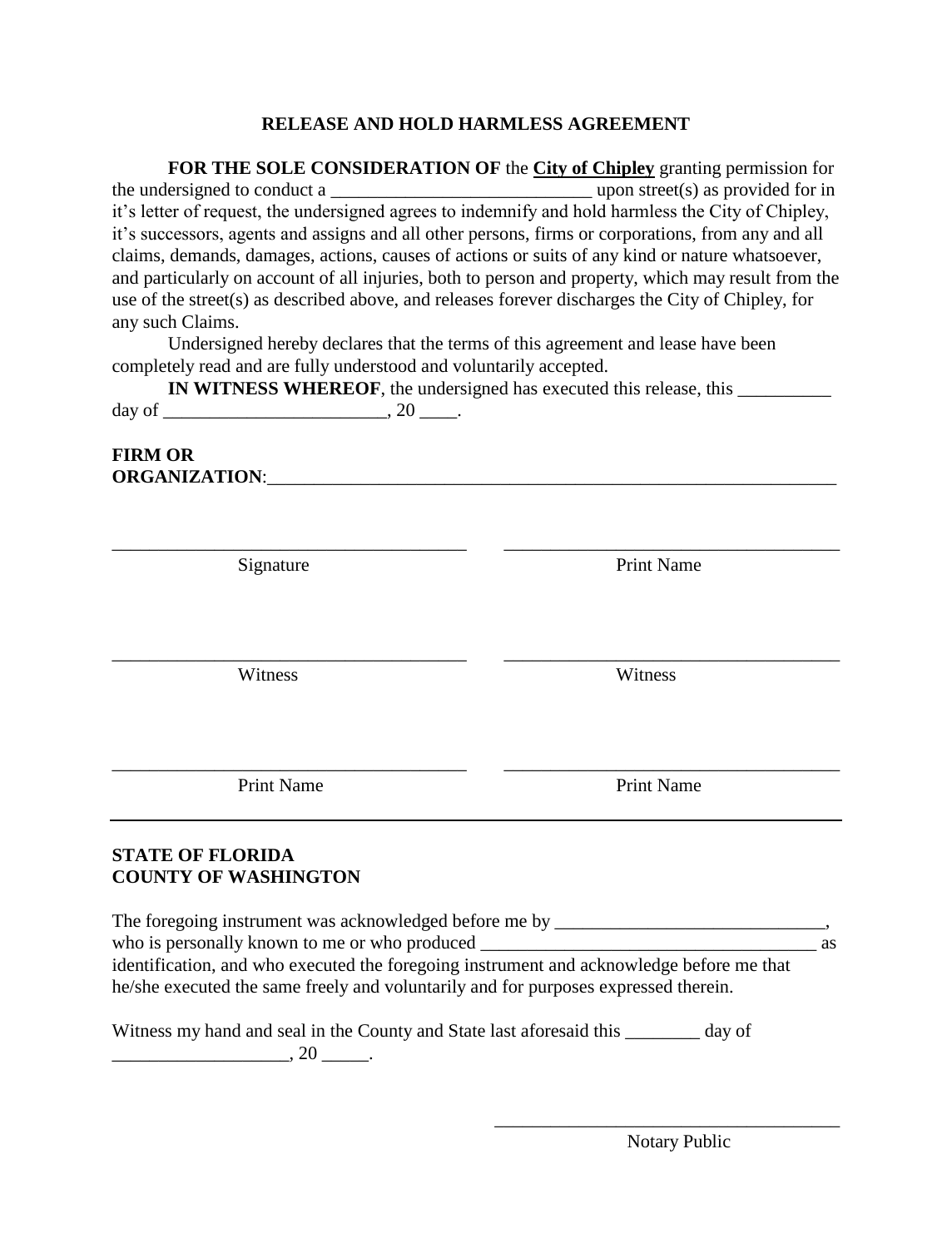#### **ADDENDUM/WAIVER OF LIABILITY TO THE SPECIAL EVENT APPLICATION REGARDING THE NOVEL CORONAVIRUS**

Date:

I, \_\_\_\_\_\_\_\_\_\_\_\_\_\_\_\_\_\_\_\_\_\_\_\_\_\_\_\_\_\_\_\_\_\_\_\_\_, on behalf of myself and any agency or entity I represent, desiring to rent or utilize any facilities belonging to the City of Chipley or to sponsor any public event within the City of Chipley (as reflected in the attached Special Event Application), hereby acknowledge that the City of Chipley is doing everything they can to protect the public as well as myself from the risks of the novel coronavirus. To this extent, I (and any agency/entity I represent) agree to follow Center of Disease Control (CDC) and local health district guidelines and City of Chipley policies and procedures for social distancing to reduce the spread of Novel Coronavirus, or COVID-19. This will require me to maintain six (6) feet of distance between myself and other patrons or participants (except for immediate family) as much as possible.

I agree to utilize surgical masks or improvised masks such as scarves, bandanas, and handkerchiefs to reduce the risk of exposure to myself and others. I agree to wash or sanitize my hands after using the restroom, sneezing, and coughing, and before eating or preparing meals or sundries for distribution and will properly wear and utilize sterile gloves.

I understand that the City of Chipley is not responsible for any potential exposure to Novel Coronavirus, or COVID-19 for myself, any persons associated with the agency or entity I represent, or any member of the public. I understand that I am acting at my own risk and I (or any agency/entity I represent) am solely responsible for protecting the health of all persons associated with this Special Event, and I (or any agency/entity I represent) will hold harmless and fully indemnify and defend the City of Chipley for any claims regarding exposure to the novel coronavirus which relate to the Special Event.

By signing below, I agree to comply with the written instructions and conditions above. Failure to comply with these written instructions or verbal instructions from City staff or officials may result in my application approval being rescinded and my removal from City premises. The City reserves the right to terminate this approval at any time in the event the City determines that the Special Event poses a risk to public safety.

Printed Name

 $\mathcal{L}_\text{max}$  , where  $\mathcal{L}_\text{max}$  and  $\mathcal{L}_\text{max}$  and  $\mathcal{L}_\text{max}$ 

 $\mathcal{L}_\text{max}$  , and the set of the set of the set of the set of the set of the set of the set of the set of the set of the set of the set of the set of the set of the set of the set of the set of the set of the set of the

Signature